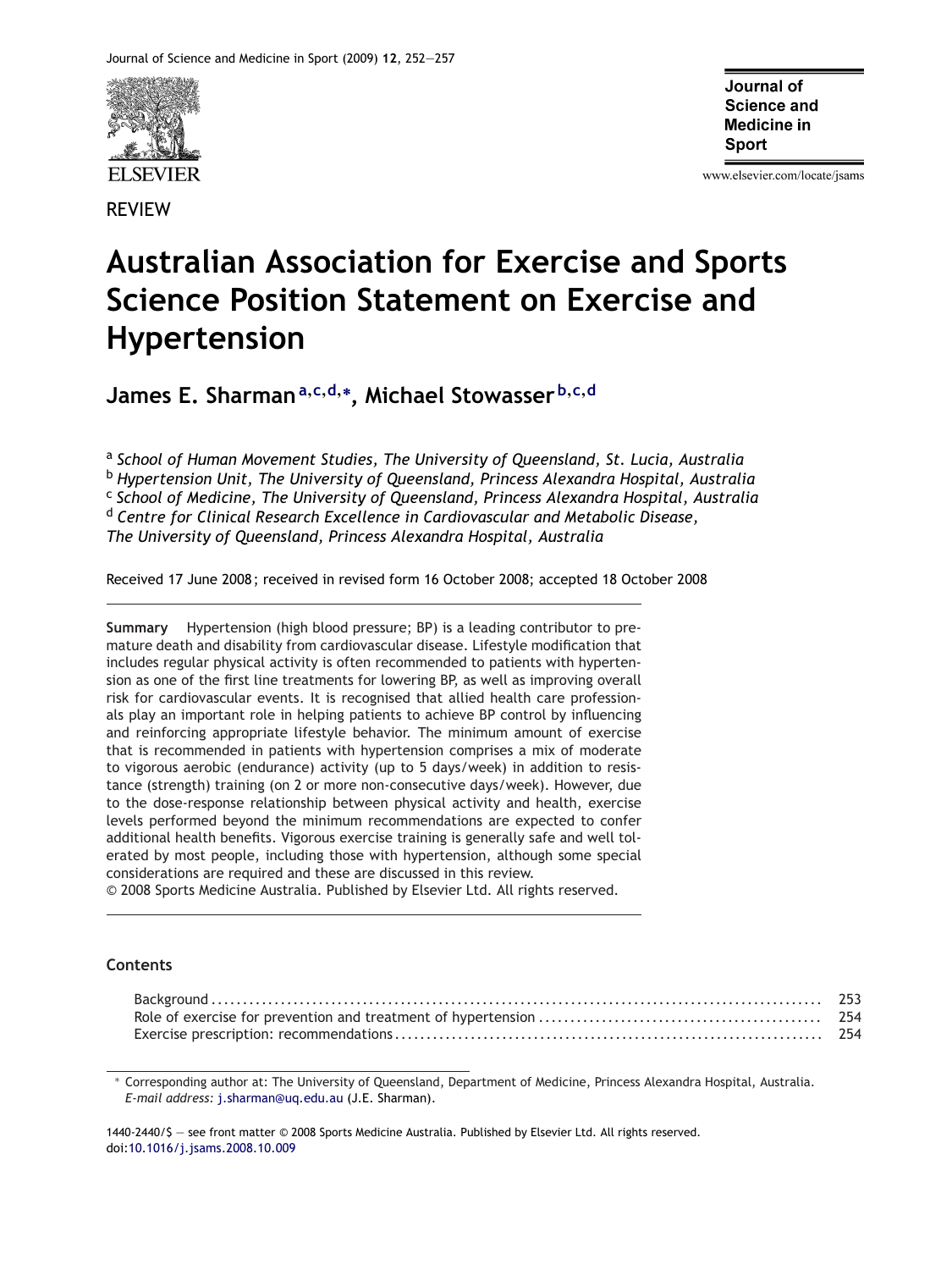<span id="page-1-0"></span>

# **Background**

This document provides guidance on appropriate exercise intervention for the special needs of patients with high blood pressure (high BP; hypertension). While it is beyond the scope of this paper to review all available material relating to this subject, important publications have been highlighted for recommended reading (RR). For over 100 years, clinicians have used upper arm BP to define hypertension, assess associated risk and guide therapy. The two BP values recorded during each measurement represent the maximal pressure of the blood within the brachial artery during cardiac contraction (systolic BP; SBP) and the minimal pressure during relaxation (diastolic BP; DBP). These give an estimate of the BP occurring within other blood vessels in the body. Hypertension is one of the major potentially modifiable risk factors for cardiovascu-lar disease and death.<sup>[1](#page-4-0)</sup> Most of this risk results from structural damage to the heart (which is required to work harder as a pump in the face of high BP) and also the large and small blood vessels, and the organs they supply.

Approximately 29% of the Australian population have hypertension,<sup>[2](#page-4-0)</sup> which is the most frequently managed problem by General Practitioners.<sup>[3](#page-4-0)</sup> Although the aetiology is unknown, genetic fac-tors are thought to play a role,<sup>[4](#page-4-0)</sup> and a family history of hypertension is frequently encountered. Importantly, *hypertension is more likely to develop in people who are physically inactive*, overweight (BMI  $\geq$ 30 kg/m<sup>2</sup>; waist circumference >102 cm [men] or  $>88$  cm [women])<sup>[5](#page-4-0)</sup> or who consume excess dietary sodium (>100 mmol/d or >2.4 g/d) or alcohol (>2 standard drinks/d [men]; >1 standard drink [women]).<sup>6</sup> Australian guidelines for the definitions and classifications of BP (which are similar to the European and United States guidelines) are shown in Table  $1^7$  $1^7$  and Mancia et al. (European Hypertension Guidelines;  $RR)^8$  $RR)^8$  provide a comprehensive review of clinical considerations relating to the detection and management of hypertension.

Once hypertension has been diagnosed, a management plan is initiated by the treating clinician with the goal of reducing BP as well as over-all cardiovascular risk.<sup>[7](#page-4-0)</sup> This may involve the identification and, where possible, correction of ''curable'' forms of hypertension caused by a variety of endocrine conditions, but this applies to a minority of patients with hypertension. A fundamental, and in most cases the initial, ''tool'' to achieve a reduction in BP as well as cardiovascular risk is lifestyle modification (including regular physical activity, weight reduction, reduction in alcohol intake, smoking cessation and dietary modification), whether in conjunction with drug therapy or otherwise. Therapeutic lifestyle changes (including regular physical activity and restriction of sedentary activity, weight loss and dietary modification) are also recommended in children and adolescents with high BP. In this patient population the criteria for the diagnosis of hypertension are different to adults and are dependent on age, gender and height-specific normative values (RR).<sup>[9](#page-4-0)</sup>

| Definitions and classifications of blood pressure (BP) levels according to Australian guidelines <sup>7</sup> .<br>Table 1 |                    |                     |  |  |  |
|----------------------------------------------------------------------------------------------------------------------------|--------------------|---------------------|--|--|--|
| Category                                                                                                                   | Systolic BP (mmHg) | Diastolic BP (mmHg) |  |  |  |
| Normal                                                                                                                     | < 120              | ~80                 |  |  |  |
| High-normal                                                                                                                | $120 - 139$        | $80 - 89$           |  |  |  |
| Grade 1 hypertension (mild)                                                                                                | $140 - 159$        | $90 - 99$           |  |  |  |
| Grade 2 hypertension (moderate)                                                                                            | $160 - 179$        | $100 - 109$         |  |  |  |
| Grade 3 hypertension (severe)                                                                                              | >180               | >110                |  |  |  |
| Isolated systolic hypertension                                                                                             | >140               | $~<$ 90             |  |  |  |
| Isolated systolic hypertension with widened pulse pressure <sup>a</sup>                                                    | $\geq$ 160         | $<$ 70              |  |  |  |

*Note*: When an individual's systolic and diastolic BP falls into different categories, the patient is categorised according to the higher BP reading.

<sup>a</sup> High absolute risk for cardiovascular disease, if apparent in middle aged or elderly people with cardiovascular risk factors or associated clinical conditions. Reproduced with permission from the Heart Foundation.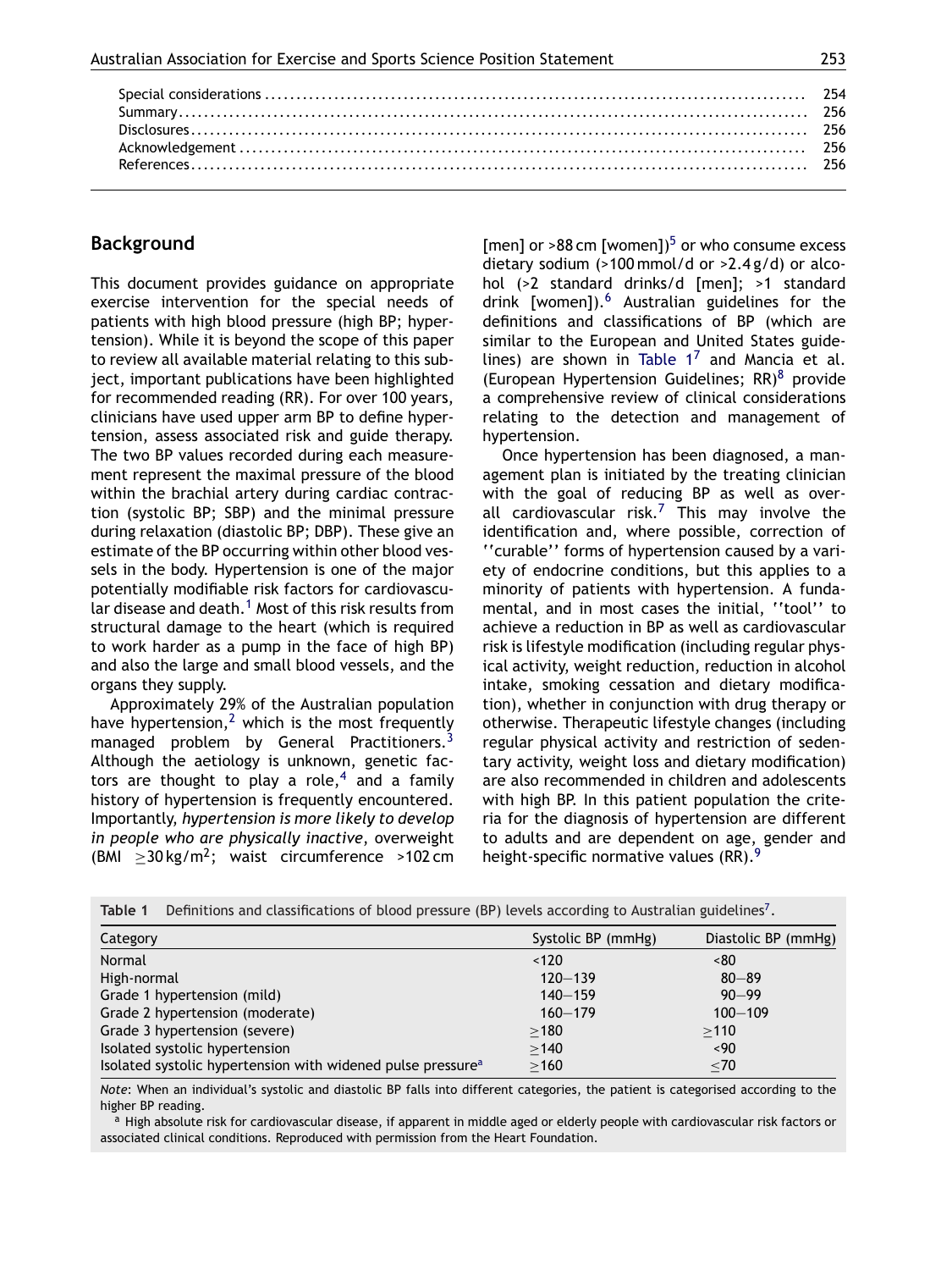It is recognised that health care professionals other than doctors (i.e. Exercise Physiologists, Physiotherapists, Nurses) play an important role in the management of patients with hypertension by influencing and reinforcing appropriate lifestyle behaviours to achieve BP control (RR).<sup>[10](#page-4-0)</sup> Positive lifestyle modification and, in some cases, medication to lower BP may be recommended in individuals who do not have hypertension, but have highnormal BP (as defined in [Table 1\)](#page-1-0) and are at high risk of or exhibit cardiovascular disease, diabetes or kidney disease. For example, the Dietary Approaches to Stop Hypertension (DASH) diet is a program designed to reduce BP (without medication), as well as other cardiovascular risk factors,  $11$ and is an excellent adjunct to specific exercise advice.

# **Role of exercise for prevention and treatment of hypertension**

*Aerobic exercise*: Several large studies have shown regular aerobic exercise, or high levels of fitness (VO<sub>2</sub> max), to be protective against the future development of hypertension in men.[12—14](#page-5-0) However, there are fewer studies and less prognostic information available in women. On the other hand, there is compelling evidence that dynamic aerobic training (even at relatively low intensity [e.g. 50% VO<sub>2</sub> max]) reduces resting BP<sup>15-18</sup> as well as light exercise BP and 24h ambulatory BP in both normotensive and hypertensive individuals, irrespective of gender  $(RR)$ .<sup>[19,20](#page-5-0)</sup> More significant reductions in BP are observed following exercise training in patients with high initial  $BP<sup>21</sup>$  $BP<sup>21</sup>$  $BP<sup>21</sup>$  Importantly, each acute bout of dynamic exercise may reduce BP for a substantial portion of the daylight hours.<sup>19</sup>

On a population average, the reduction in SBP and DBP for patients with hypertension who undertake habitual aerobic exercise is approximately 7/6 mmHg.<sup>[16](#page-5-0)</sup> These reductions are of major clinical significance because it has been estimated that a 5 mmHg drop in SBP, on a population level, is associated with a reduction in all-cause mortality, death due to stroke and death due to coronary heart disease by 7%, 14% and 9%, respectively.<sup>[6](#page-4-0)</sup> Thus, aerobic exercise is regarded as an important approach towards primary prevention and treat-ment of hypertension.<sup>[19](#page-5-0)</sup>

*Resistance exercise*: Compared to aerobic exercise training, there is less evidence available and results are more conflicting on the chronic effect of resistance training on BP. However, the available

data suggest that moderate intensity resistance training is not contraindicated in healthy adults<sup>[22](#page-5-0)</sup> and strength training does not chronically increase BP.<sup>[21](#page-5-0)</sup> Indeed, when progressive resistance exercises are performed according to American College of Sports Medicine guidelines  $(RR)$ ,  $2^{3,24}$  a small (≈3/3 mmHg) but significant decrease in BP may be achieved.<sup>[25](#page-5-0)</sup> In general these guidelines recommend that dynamic resistance exercises be performed in a rhythmical fashion, through the full range of motion, at a moderate-to-slow and controlled speed with emphasis on eccentric (lengthening) contractions and maintenance of a normal breathing pattern (no breath holding).  $23,24$  Heavy weight lifting of an intensive, isometric nature has a pronounced pressor effect (BP raising) and should be avoided.<sup>8</sup>

# **Exercise prescription: recommendations**

The exact type and amount of training required to optimally lower BP is unclear. However, the recommendations in [Table 2,](#page-3-0) which are derived from the American College of Sports Medicine guidelines to promote and maintain adult health,  $23,24$ are predicted to result in a lowering of BP in patients with hypertension, based on extensive review of the literature.<sup>[19](#page-5-0)</sup> It should be noted that, due to the dose—response relationship between physical activity and health, levels of exercise performed beyond the minimum recommendations are expected to provide greater health benefits.<sup>[24](#page-5-0)</sup>

# **Special considerations**

In general, vigorous aerobic exercise (i.e. ≥6 metabolic equivalents) is safe and well tolerated by most people including those with hypertension. On the other hand, the risk of exercise-induced adverse events is heightened in older people with coronary artery disease,  $26$  a condition often associated with hypertension. Therefore, prior to initiating an exercise program, older patients with hypertension (grade 1 hypertension and above, as per [Table 1\)](#page-1-0) should be medically evaluated to identify if exercise training may be hazardous  $(RR)$ .<sup>[27](#page-5-0)</sup> It is advisable that supervising Exercise Physiologists (or other health care professionals) routinely check the resting and exercise BP of patients with hypertension undergoing exercise training. The average of two consecutive BP readings (30 s apart) should be recorded during exercise, as is recommended under resting conditions.<sup>[7](#page-4-0)</sup> Training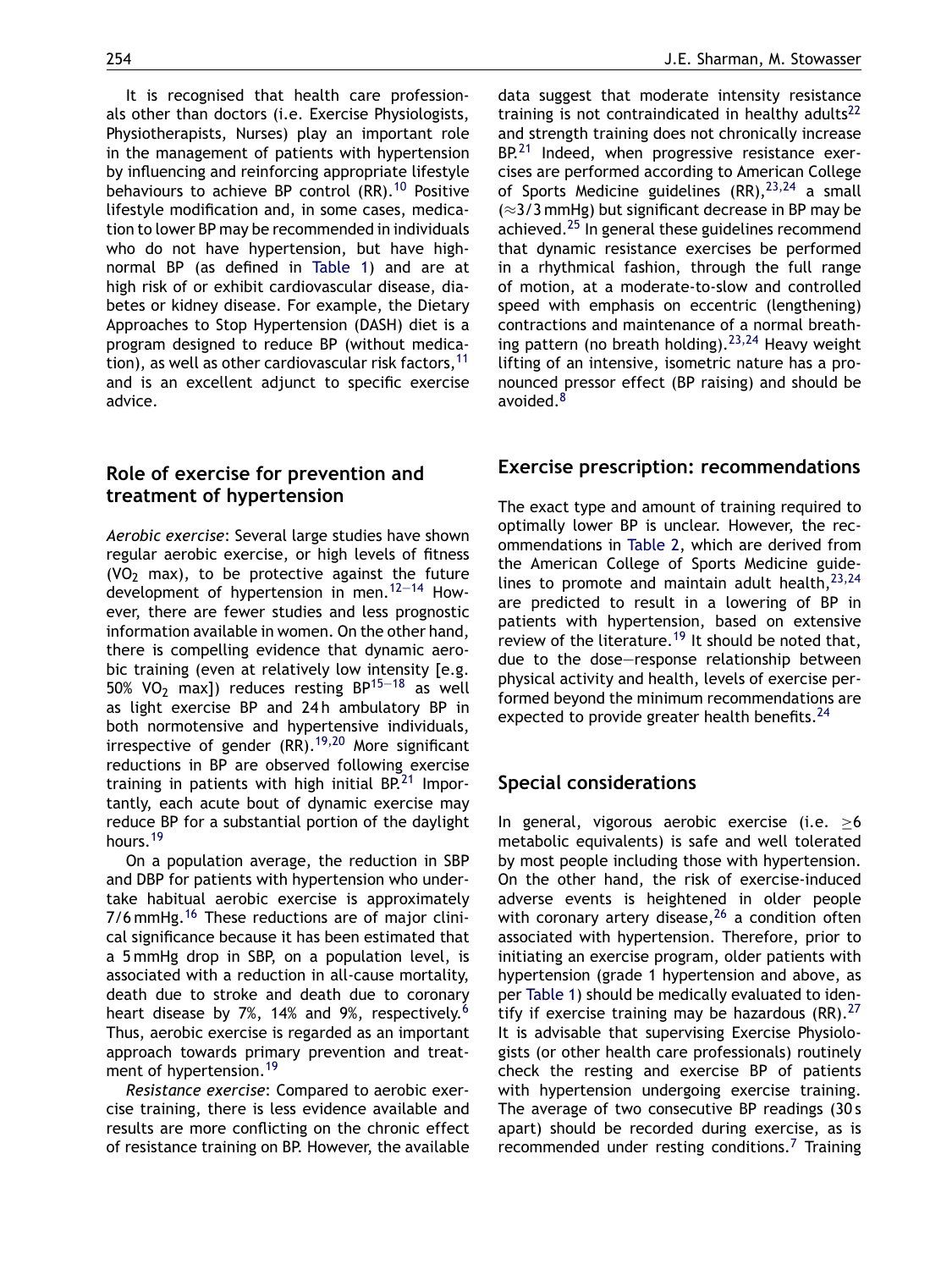| Type of exercise                                                                                                                                | Intensity                                                                     | <b>Duration</b>                                                  | Frequency                                 |
|-------------------------------------------------------------------------------------------------------------------------------------------------|-------------------------------------------------------------------------------|------------------------------------------------------------------|-------------------------------------------|
| Aerobic (endurance)                                                                                                                             |                                                                               |                                                                  |                                           |
| <b>Walking</b>                                                                                                                                  | Moderate: equal to<br>40–60% of $VO_2R$ or<br>HRR, or $12-13$ RPE             | $30 \,\mathrm{min}$                                              | 5 days/week                               |
| Cycling                                                                                                                                         | 0r                                                                            |                                                                  |                                           |
| Jogging                                                                                                                                         | Vigorous: equal to<br>60 $-84\%$ of VO <sub>2</sub> R or<br>HRR, or 14-16 RPE | $20$ min                                                         | 3 days/week                               |
| Running                                                                                                                                         |                                                                               |                                                                  |                                           |
|                                                                                                                                                 | And                                                                           |                                                                  |                                           |
| Resistance (strength)                                                                                                                           |                                                                               |                                                                  |                                           |
| Progressive weight training using major<br>muscles (e.g. seated row, bench<br>press, shoulder press)<br>Stair climbing<br>Body weight exercises | $8-12$ repetitions<br>resulting in substantial<br>fatigue                     | One set of $8-10$<br>exercises (multiple sets<br>if time allows) | 2 or more<br>non-consecutive<br>days/week |
| Theraband exercises                                                                                                                             |                                                                               |                                                                  |                                           |

<span id="page-3-0"></span>**Table 2** Minimum exercise prescription recommendations for patients with hypertension.

 $VO<sub>2</sub>R = VO<sub>2</sub>$  reserve, HRR = heart rate reserve, RPE = Borg rating of perceived exertion 6–20 point scale. Combinations of moderate and vigorous intensity aerobic activity can be performed to meet the weekly recommendations (e.g.  $2 \times 30$  min moderate sessions and  $2 \times 20$  min vigorous sessions).

should be postponed if resting BP is poorly controlled (e.g.  $\geq$ 180 mmHg or DBP  $\geq$ 110 mmHg) and these people advised to visit their doctor as a matter of priority. Other special considerations include;

*Competency in measuring BP*: In order to accurately assess resting and exercise BP, Exercise Physiologists (and other health care professionals) need to undertake appropriate training and be aware of the correct techniques, as well as the numerous potential sources or error associated with measuring BP. Knowledge of the confounding influence of ''white coat hypertension'' (isolated clinic/office hypertension), ''masked hypertension'' (normal clinic BP with raised BP outside the clinic environment), circadian BP fluctuations, as well as the utility of home and 24h ambulatory BP monitoring will also aid the proper assessment of BP (RR).  $28-30$  Further, incorrect cuff size is a common error which may lead to inappropriate diagnosis. It is important to note that if the cuff bladder is too small, BP will be overestimated, whereas if the cuff bladder is too large, BP will be underestimated.

*Hypertensive heart disease*: Chronically raised BP may result in left ventricular hypertrophy and diastolic or systolic heart failure, which places these individuals at higher risk of life threatening arrhythmias. $31$  While aerobic exercise is usually clinically beneficial and apparently safe in these patients,[32](#page-5-0) it is recommended that initial exercise sessions are medically supervised until the safety of the prescribed activity is established.<sup>[27](#page-5-0)</sup>

*Antihypertensive medication*: Medications to lower BP do not preclude people participating in exercise programs.  $33$  However, beta blockers reduce maximal aerobic power and exercise heart rate. It may, therefore, be more appropriate to use rating of perceived exertion, rather than target heart rates to gauge the intensity of prescribed exercise. Beta blockers also may impair thermoreg-ulation during exercise in warmer temperatures.<sup>[34](#page-5-0)</sup> As a precaution, people taking these agents should be advised to limit the amount and intensity of exercise in hot weather, as well as to ensure appropriate hydration and clothing to aid cooling by evaporation.<sup>[19](#page-5-0)</sup> Furthermore, diuretics reduce plasma volume and impair exercise capacity in the first few weeks of treatment.<sup>[35](#page-5-0)</sup> The reduced plasma volume implies a need to ensure appropriate hydration during the initial phase of treatment in these patients.

*The elderly* (*>65 years*): An extended cool down period after physical activity is advised in older individuals because there is a greater chance of hypotension, syncope (fainting) or arrhythmias during the post-exercise recovery period.<sup>[27](#page-5-0)</sup> Dehydration is also more likely to occur in older people taking diuretics. Therefore, fluid intake is recommended before, during and after exercise. People should also be made aware of the symptoms of dehydration (e.g. thirst, fatigue, loss of appetite, dizziness).<sup>[27](#page-5-0)</sup>

*Abrupt termination of exercise*: Stopping exercise suddenly should be avoided as it may result in a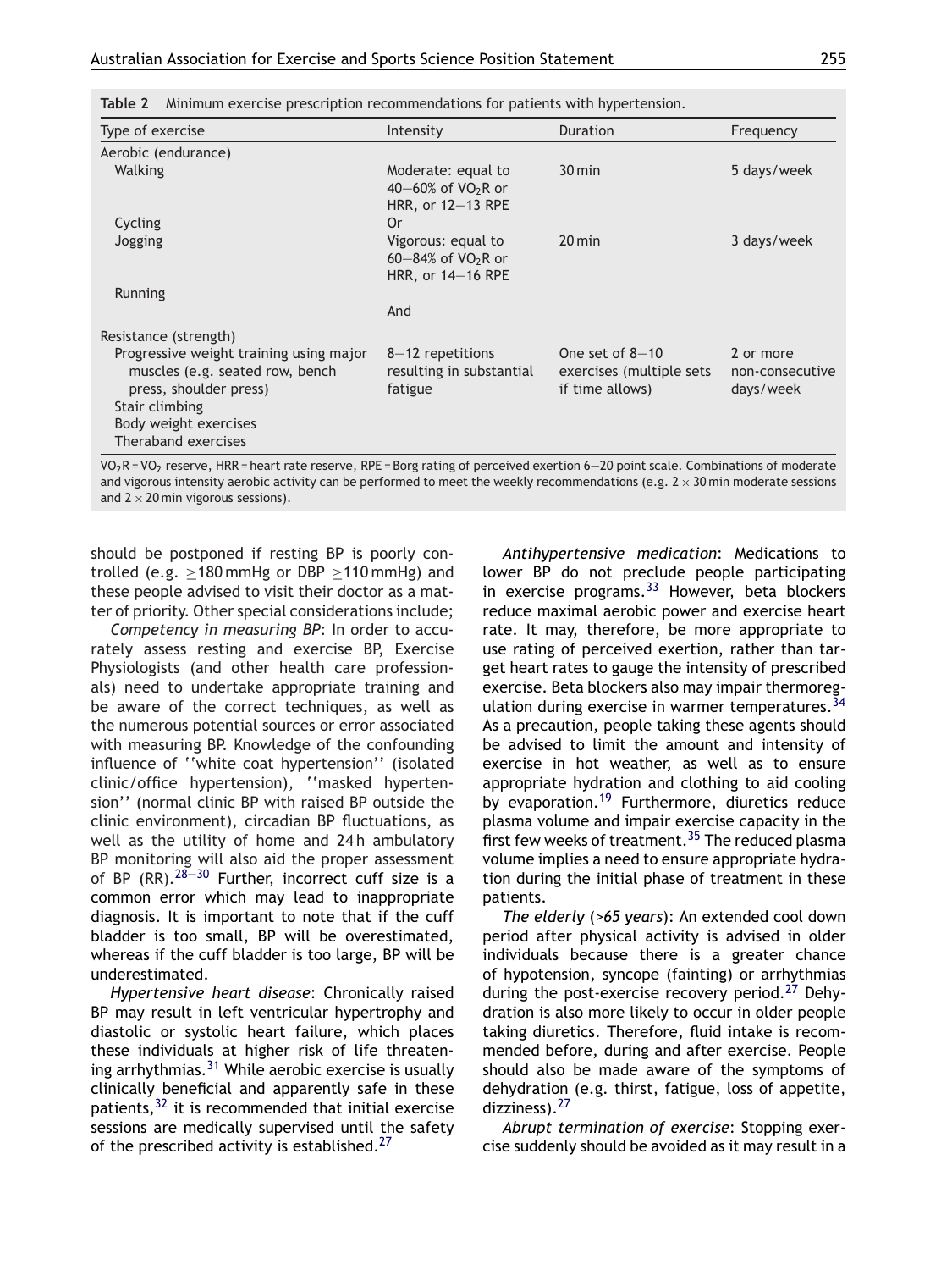<span id="page-4-0"></span>precipitous drop in SBP (and possible syncope). This occurs due to venous pooling and a delayed increase in peripheral vascular resistance designed to offset the acute reduction in cardiac output. Some antihypertensive agents (e.g. alpha blockers or calcium channel blockers) may exacerbate this effect.

*Hypertensive response to exercise*: An exaggerated BP during exercise (e.g.  $\geq$ 210/105 mmHg [men] or ≥190/105 mmHg [women]) in people not yet regarded as hypertensive is associated with an increased risk of developing hypertension later in life.<sup>[36](#page-5-0)</sup> These people should be advised to maintain regular screening visits to their doctor. If SBP rises >250 mmHg and/or DBP >115 mmHg during exercise, the training session should be terminated $27$ and the person advised to visit their doctor, as this may indicate the need to adjust medical therapy.

*Hypotensive response to exercise*: An inadequate rise in SBP (<20—30 mmHg) or a drop in SBP with increasing intensity of exercise may indicate an aortic outflow obstruction, severe left ventricular dysfunction or myocardial ischemia. Exercise-induced hypotension may also occur during prolonged strenuous exercise, or if the patient is dehydrated or taking beta blocker medication. If SBP drops >10 mmHg below resting levels, despite an increase in workload, exercise should be stopped and the patient advised to seek further medical advice.

*Symptoms during exercise*: Further medical assessment is required for people who complain of chest discomfort, palpitations or dyspnoea (breathlessness beyond normal expectations) associated with exercise,  $35$  as these symptoms may indicate underlying heart disease.

*Automotive pollution*: People should exercise away from busy roadways where the concentration of harmful pollutants may increase BP and exacerbate cardiovascular risk.[37](#page-5-0) Exercising alongside quiet roads or in parks and recreation areas away from heavy traffic is recommended.

## **Summary**

Elevated BP (hypertension) is one of the major modifiable risk factors for cardiovascular disease. Once an individual is diagnosed with hypertension, a goal of clinical therapy is to reduce BP as well as overall cardiovascular risk. In most cases, the first line treatment to reduce BP is initiation of lifestyle changes, of which regular aerobic exercise is a principal component. Exercise Physiologists, as well as other health care professionals, play an important role in helping to achieve BP control in patients with hypertension by reinforcing healthy lifestyle habits and prescribing appropriate exercise training.

## **Disclosures**

None.

### **Acknowledgement**

Dr. Sharman is supported by a NHRMC Australian Clinical Research Fellowship (reference 409940).

# **References**

- 1. Lewington S, Clarke R, Qizilbash N, Peto R, Collins R. Age-specific relevance of usual blood pressure to vascular mortality: a meta-analysis of individual data for one million adults in 61 prospective studies. *Lancet* 2002;**360**(9349):1903—13.
- 2. Briganti EM, Shaw JE, Chadban SJ, Zimmet PZ, Welborn TA, McNeil JJ, et al. Untreated hypertension among Australian adults: the 1999—2000 Australian Diabetes, Obesity and Lifestyle Study (AusDiab). *Med J Aust* 2003;**179**(3):135—9.
- 3. Britt H, Miller G, Knox S. *General practice activity in Australia 2000—01*. Canberra: Australian Institute of Health and Welfare; 2001.
- 4. Dickson ME, Sigmund CD. Genetic basis of hypertension: revisiting angiotensinogen. *Hypertension* 2006;**48**(1): 14—20.
- 5. Kahn JK, Zola B, Juni JE, Vinik AI. The 2008 Canadian Hypertension Education Program recommendations for the management of hypertension. Part 2. Therapy. *Can J Cardiol* 2008;**24**(6):465—75.
- 6. Whelton PK, He J, Appel LJ, Cutler JA, Havas S, Kotchen TA, et al. Primary prevention of hypertension: clinical and public health advisory from The National High Blood Pressure Education Program. *JAMA* 2002;**288**(15):1882—8.
- 7. National Heart Foundation of Australia (National Blood Pressure and Vascular Disease Advisory Committee). Guide to Management of Hypertension 2008. [http://www.](http://www.heartfoundation.org.au/Professional_Information/Clinical_Practice/Hypertension.htm) [heartfoundation.org.au/Professional](http://www.heartfoundation.org.au/Professional_Information/Clinical_Practice/Hypertension.htm) Information/Clinical Practice/Hypertension.htm.
- 8. Mancia G, De Backer G, Dominiczak A, Cifkova R, Fagard R, Germano G, et al. 2007 guidelines for the management of arterial hypertension: the task force for the management of arterial hypertension of the European Society of Hypertension (ESH) and of the European Society of Cardiology (ESC). *J Hypertens* 2007;**25**(6):1105—87.
- 9. National High Blood Pressure Education Program Working Group on High Blood Pressure in Children and Adolescents. The fourth report on the diagnosis, evaluation, and treatment of high blood pressure in children and adolescents. *Pediatrics* 2004;**114**(2):555—76.
- 10. Chobanian AV, Bakris GL, Black HR, Cushman WC, Green LA, Izzo Jr JL, et al. The seventh report of the joint national committee on prevention, detection, evaluation, and treatment of high blood pressure: the JNC 7 report. *JAMA* 2003;**289**(19):2560—72.
- 11. The DASH diet eating plan. Available at [http://dashdiet.](http://dashdiet.org/) [org/](http://dashdiet.org/). 22 August 2008.